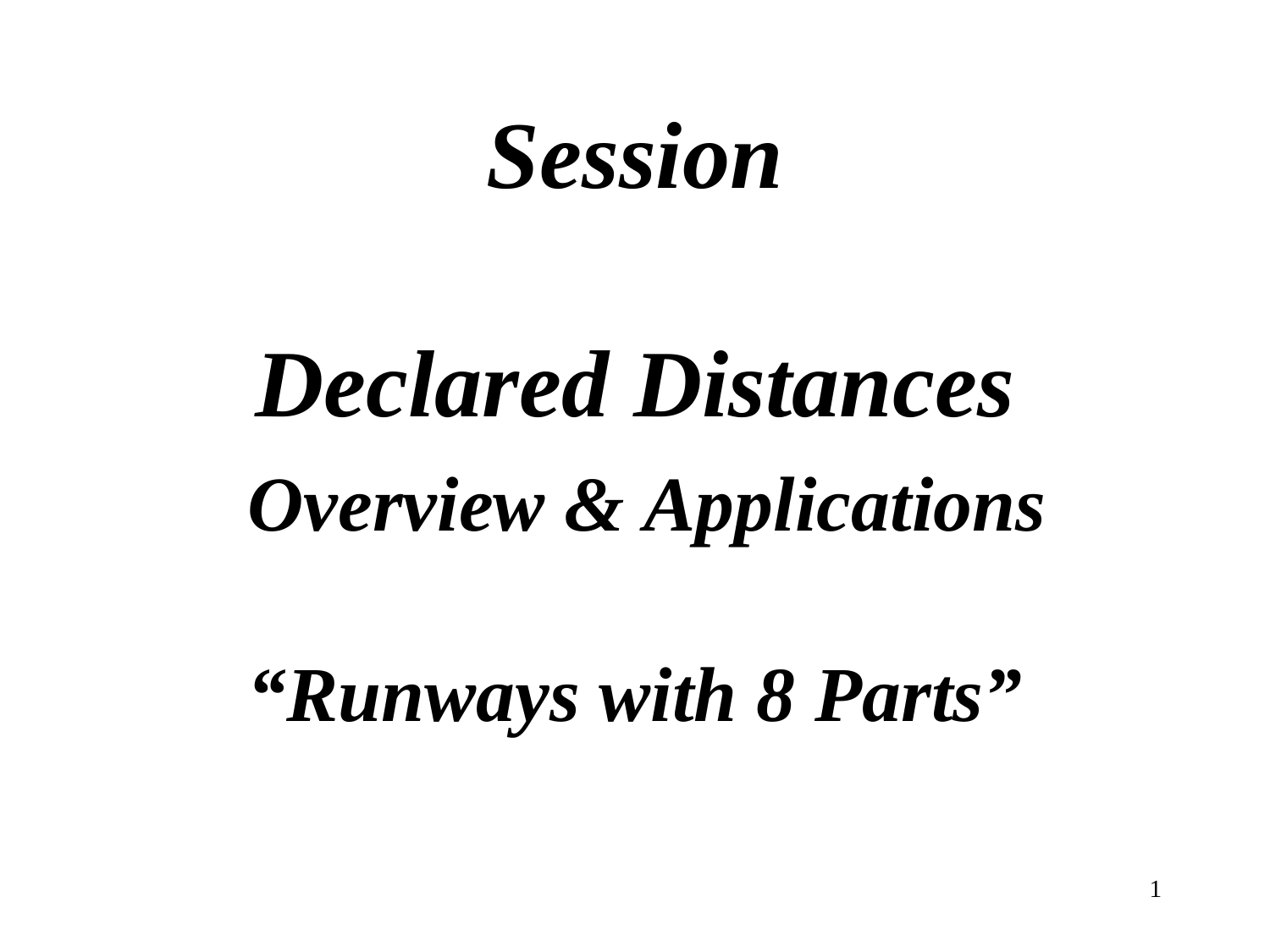

## *ICAO'S PURPOSE*

*To Standardize the Calculation and Reporting of Available Runway Lengths by Aerodrome Operators for use by International Air Transport Carriers:* 

– *Takeoff Run Available (TORA)* 

– *Takeoff Distance Available (TODA)* 

– *Accelerate-Stop Distance Available (ASDA)* 

– *Landing Distance Available (LDA)*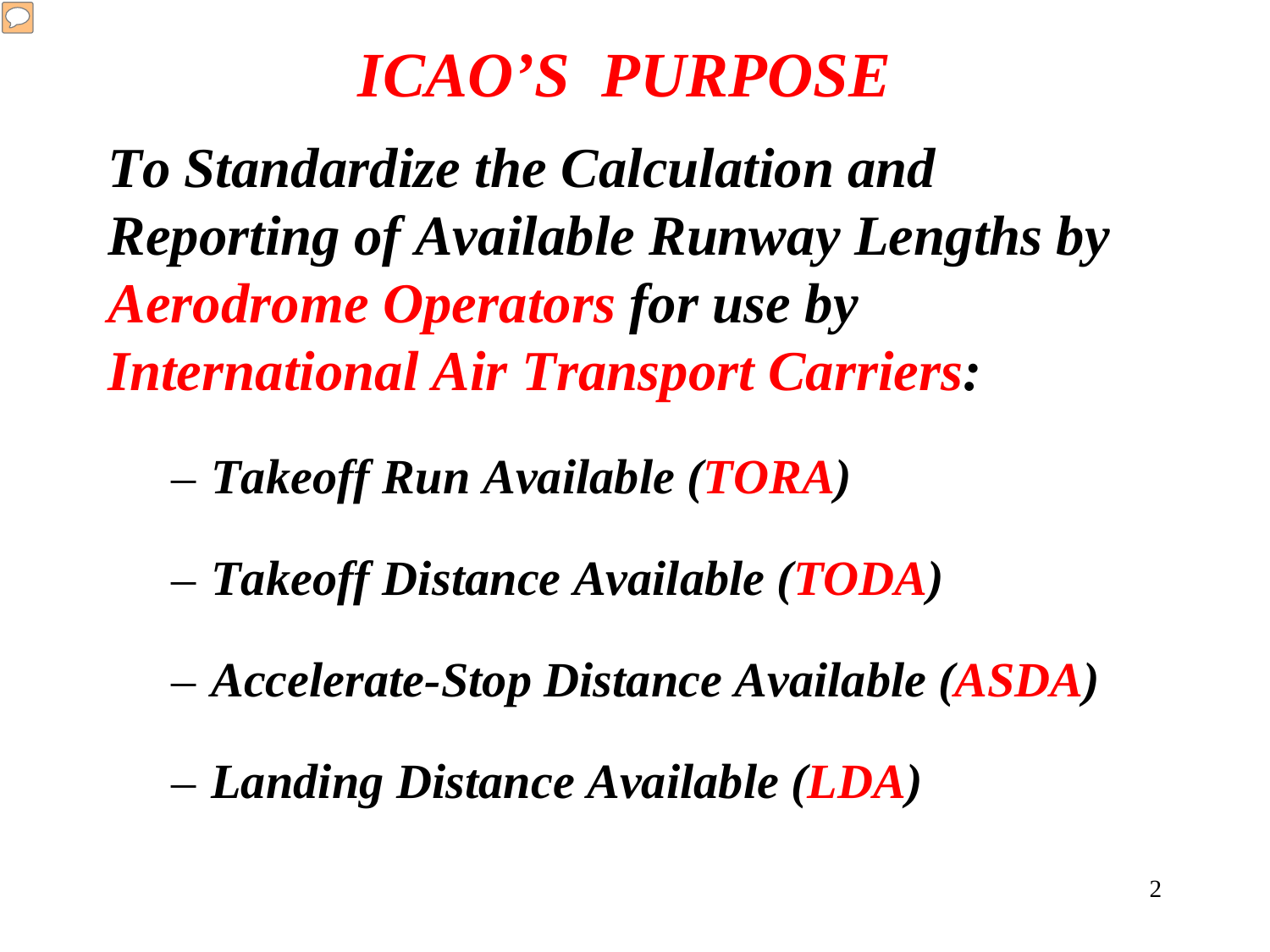*Figure A-1 Illustration of Declared Distances*

*Annex 14, Vol. I*



3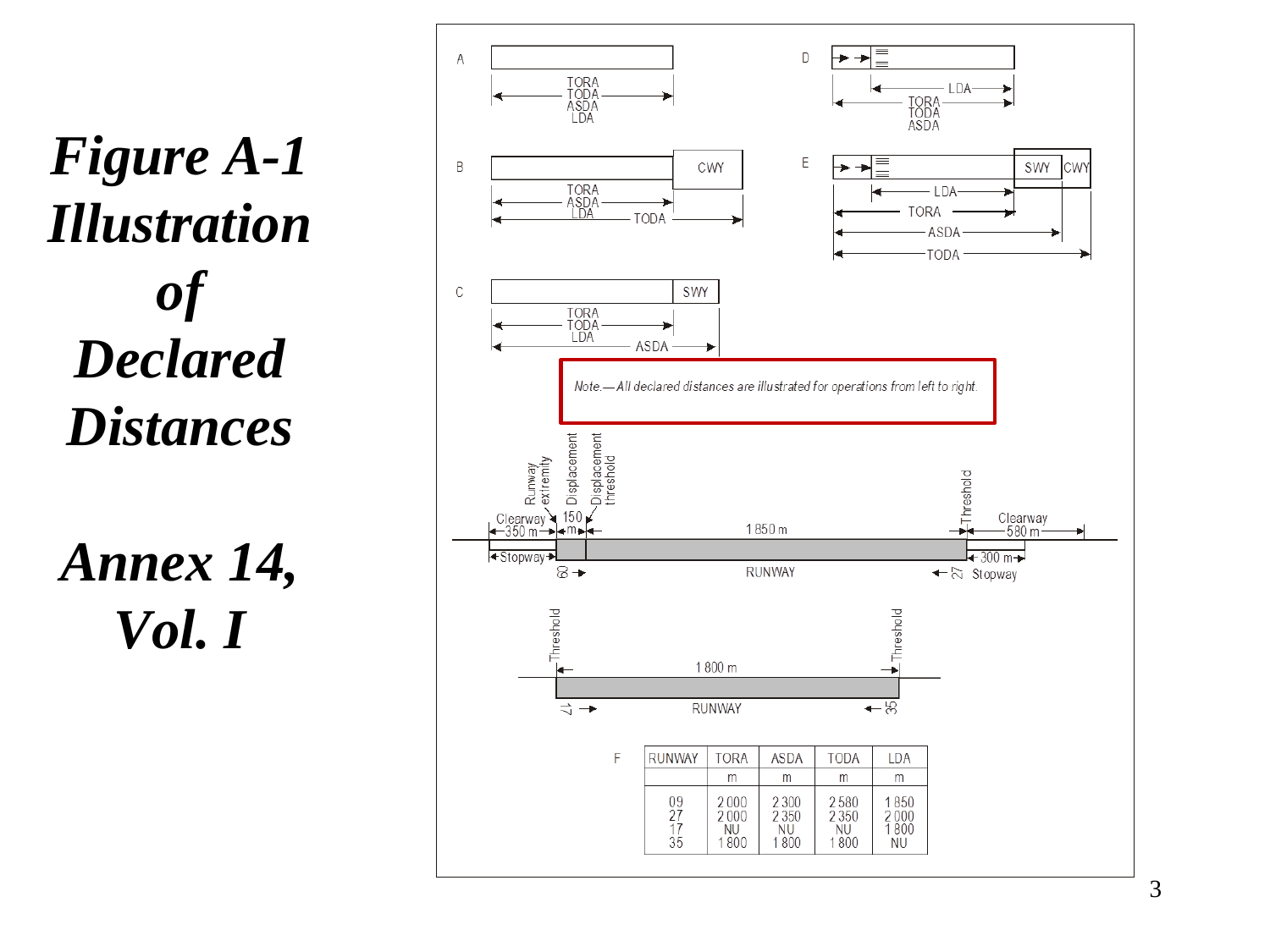

### *DEFINITIONS*

– *Takeoff Run Available (TORA) – the runway length declared available and suitable for the ground run of an airplane taking off (1 case)* 

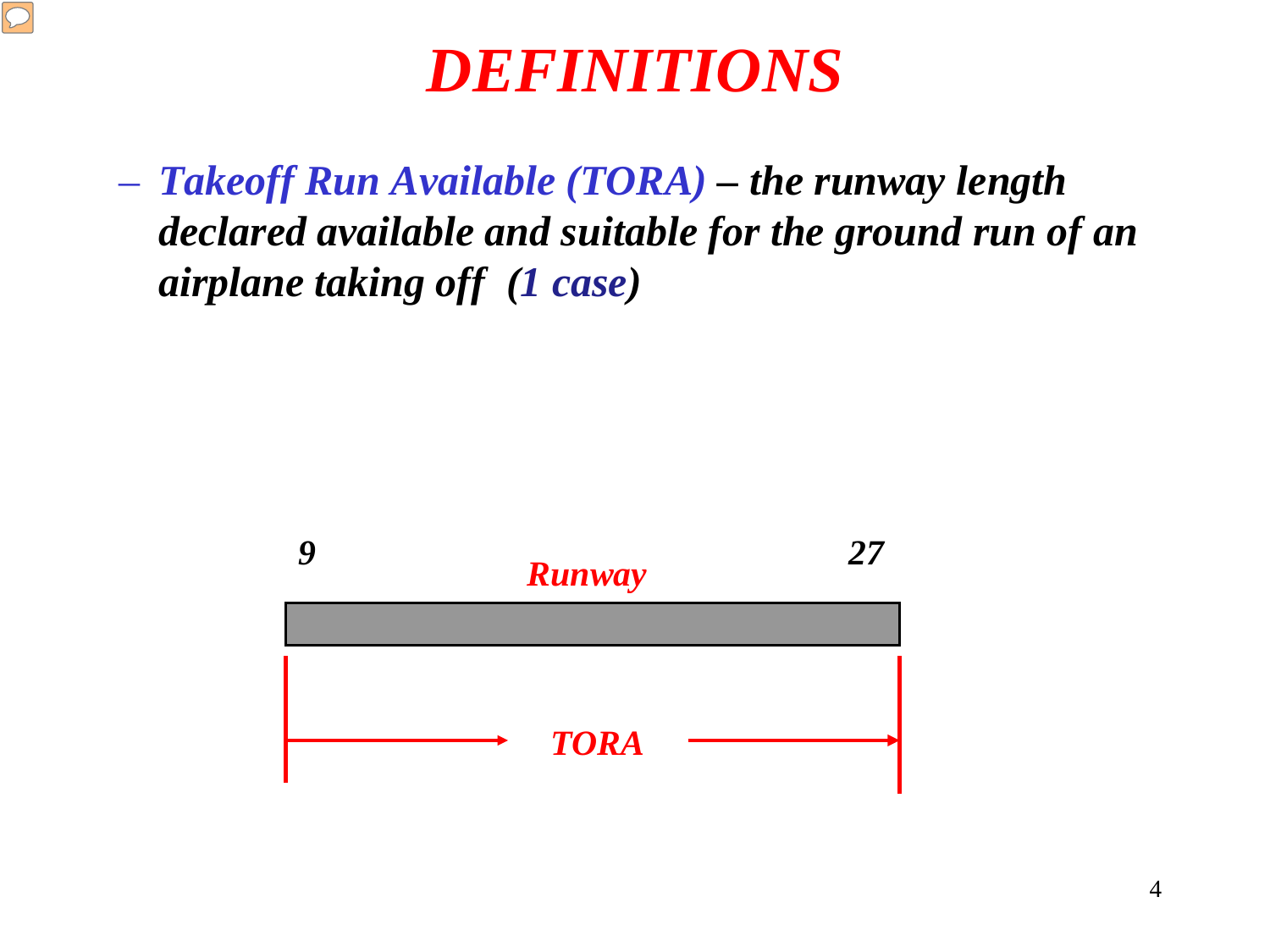### *DEFINITIONS (continued)*

– *Takeoff Distance Available (TODA) – the length of the TORA plus the length of the clearway, if provided (2 cases)* 

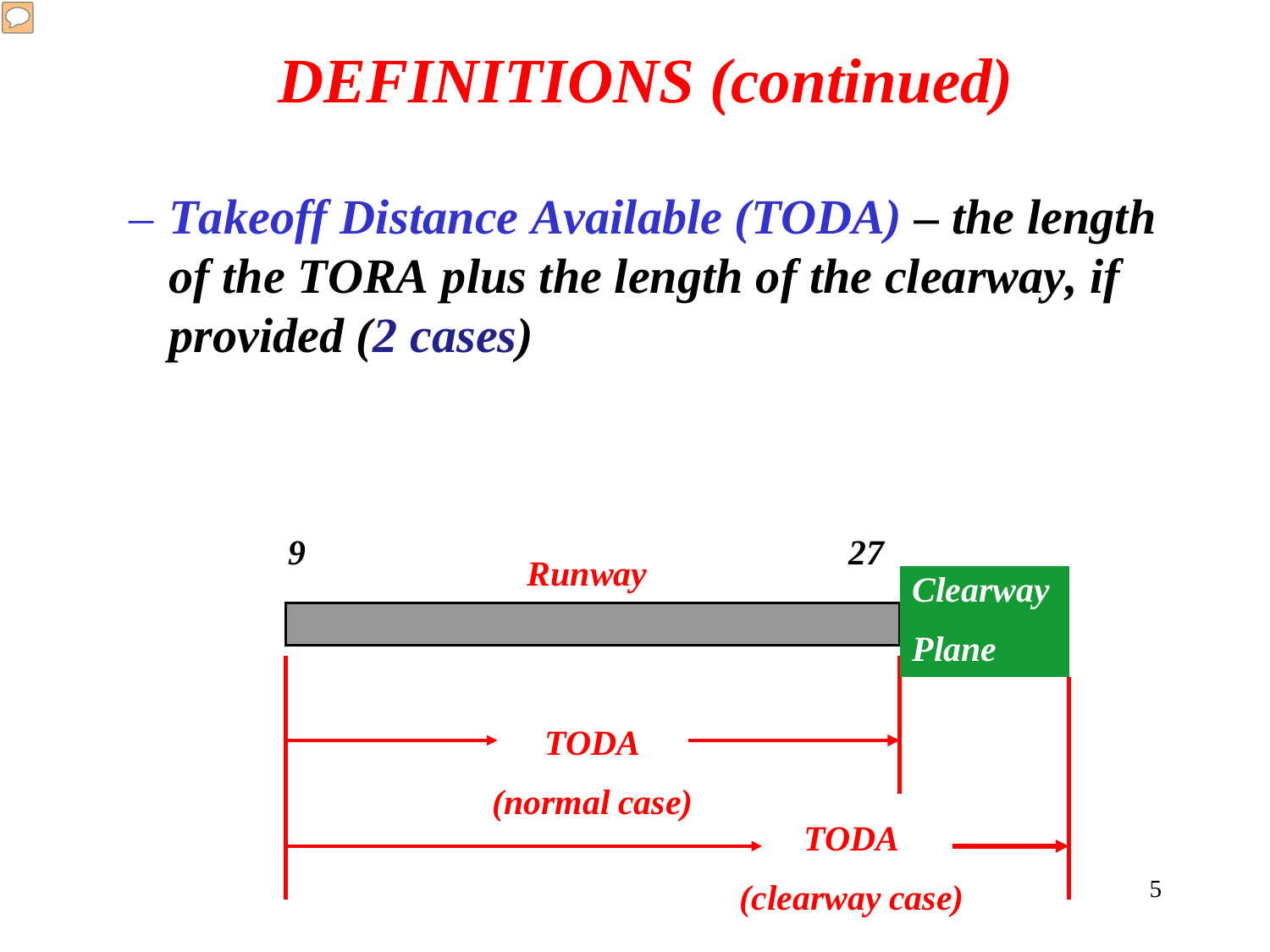## *DEFINITIONS (continued)*

– *Accelerate-Stop Distance Available (ASDA) – the TORA plus the length of the stopway, if provided for the acceleration and deceleration of an airplane aborting a takeoff (2 cases)* 

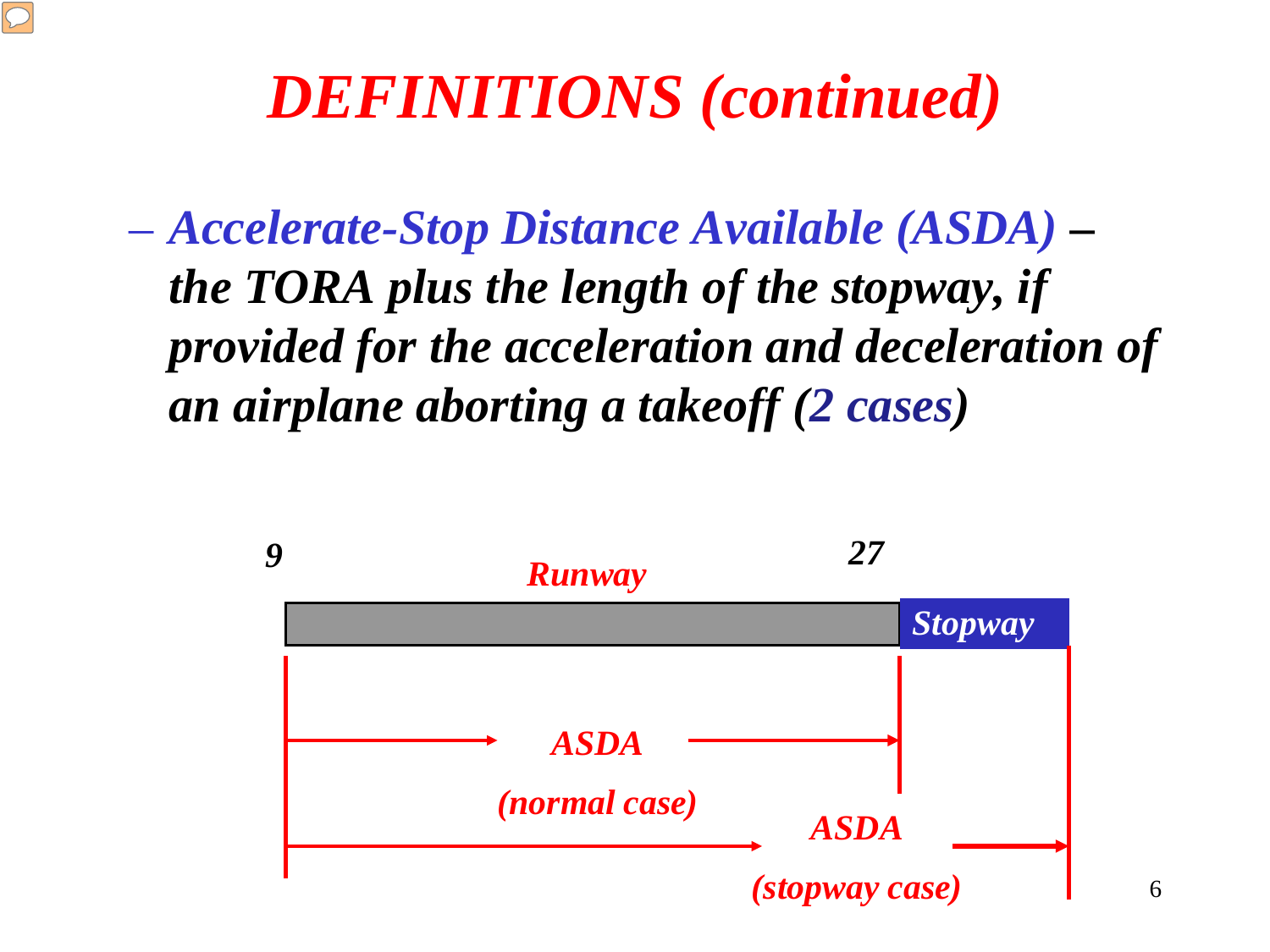### *DEFINITIONS (continued)*

– *Landing Distance Available (LDA) – the runway length declared available and suitable for landing an airplane (2 cases)* 

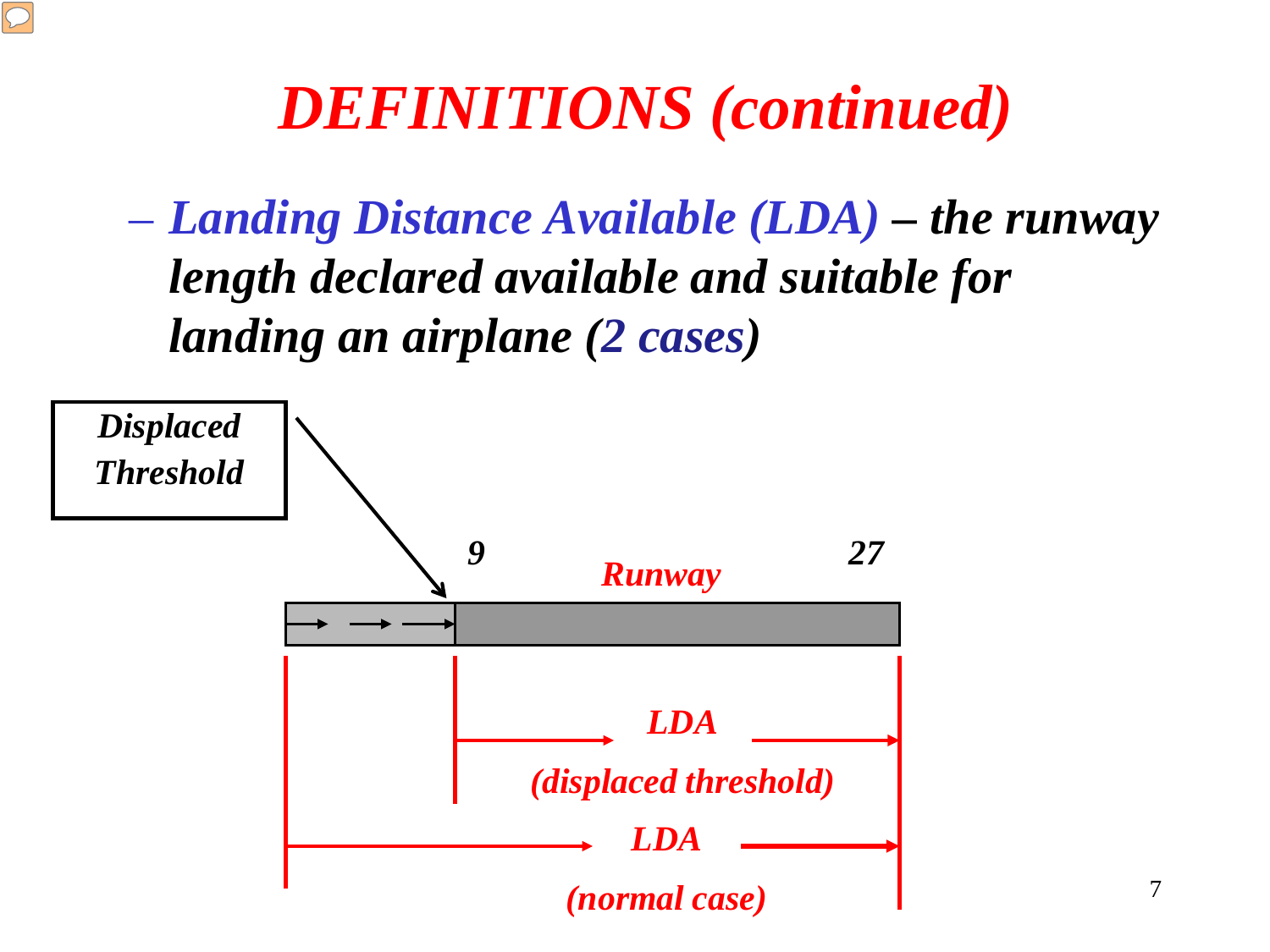### *Declared Distances: Rwy 9 and Rwy 27 Ends*

 $\sqrt{C}$ 

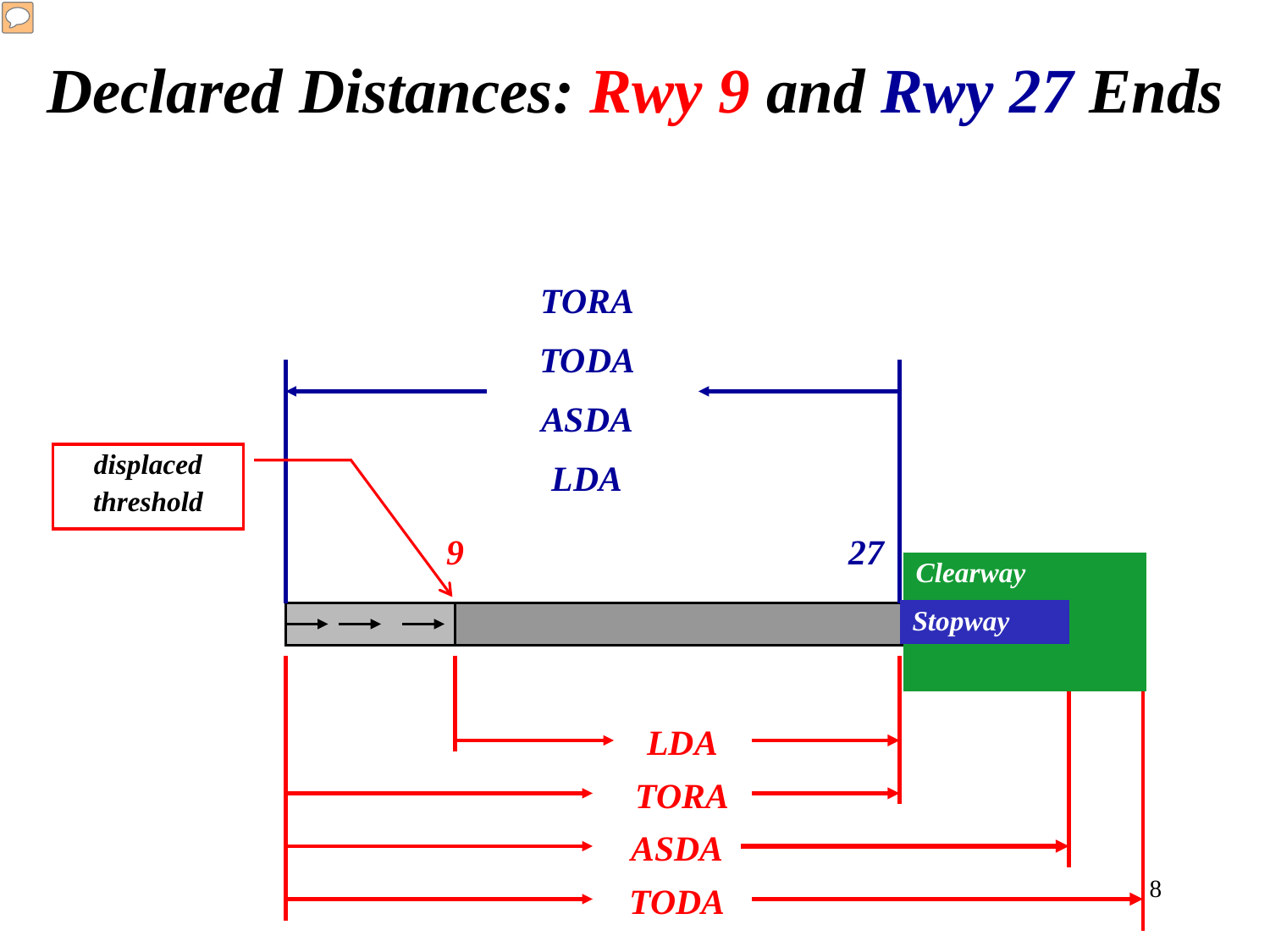#### $\overline{C}$

### *EXAMPLE:*

- *RWY 17/35 = 2,400 meters*
	- *Stopway off Rwy 35 = 100 m*
	- *Clearway off Rwy 17 = 250 m*
	- *Displaced Threshold at Rwy 17 = 80 m*

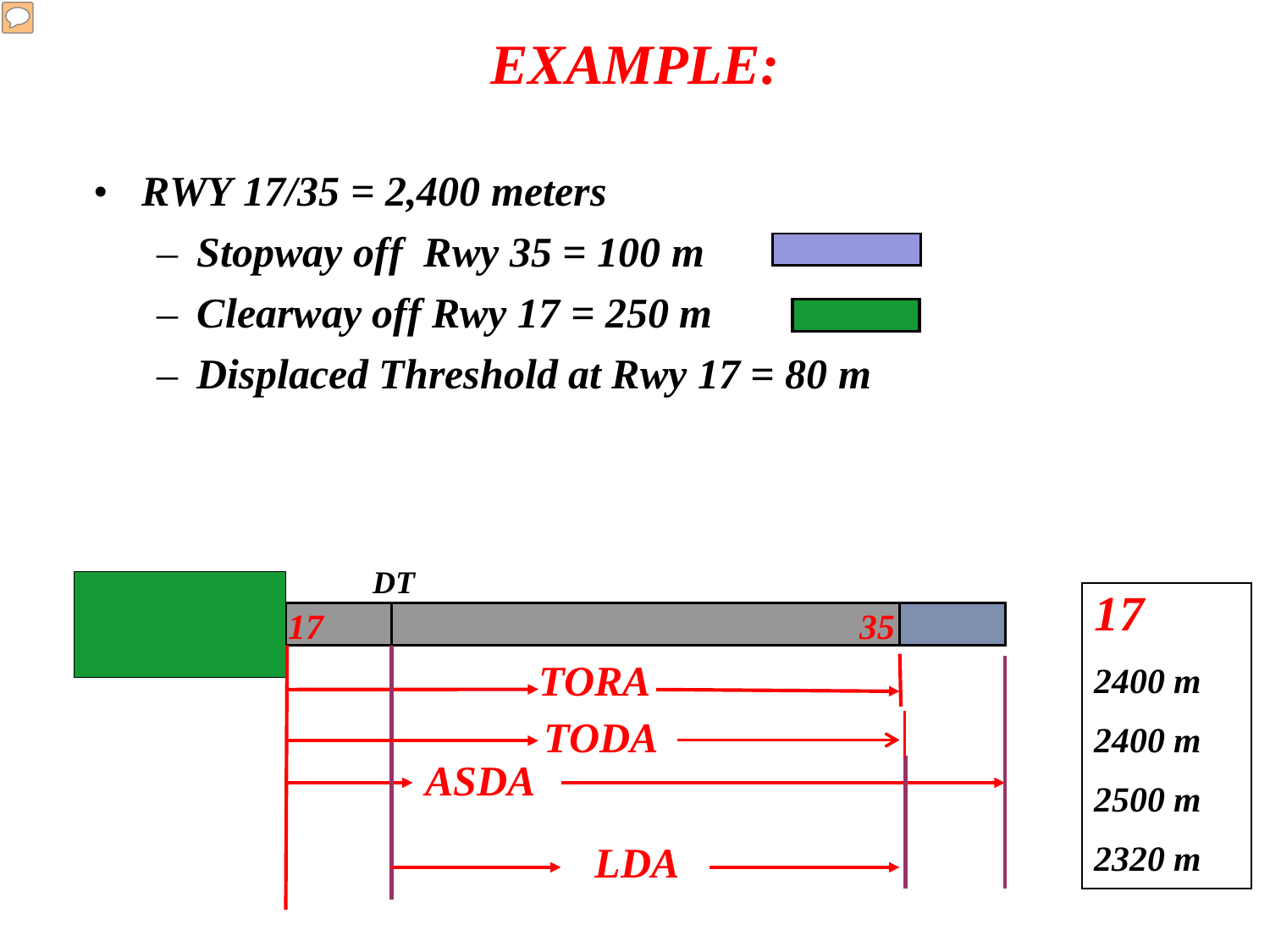### *RWY 17/35 = 2,400 m*

### *Stopway off Rwy 35 = 100 m Clearway off Rwy 17 = 250 m Displaced Threshold at Rwy 17 = 80 m*

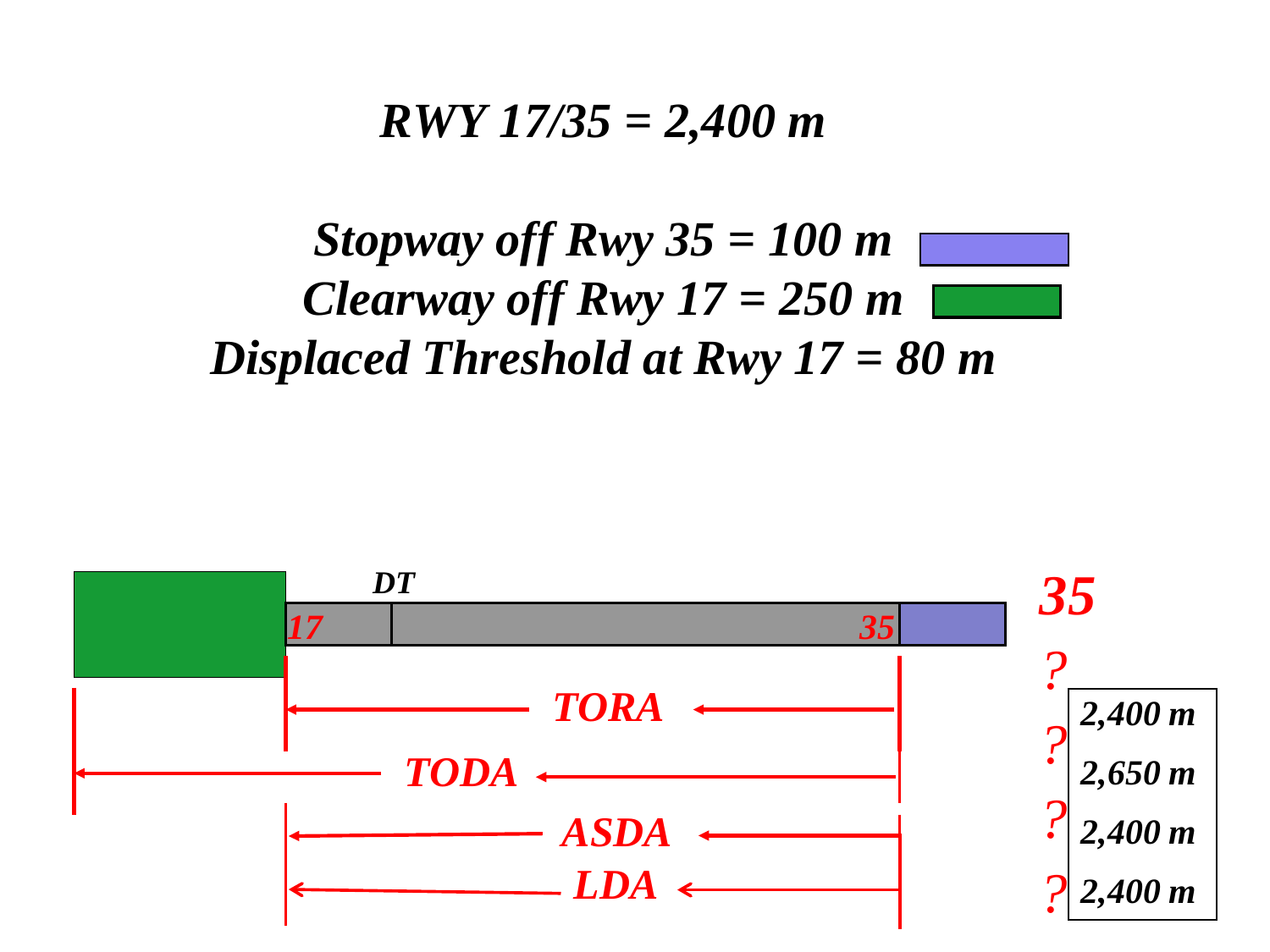### *Exercise 1*

*Find the declared distances for Rwy 17 and Rwy 35* 

*RWY 17/35 = 3,000 m Stopway off Rwy 35 = 170 m Clearway off Rwy 35 = 500 m Clearway off 17 = 250 m Displaced Threshold at Rwy 17 = 200 m*

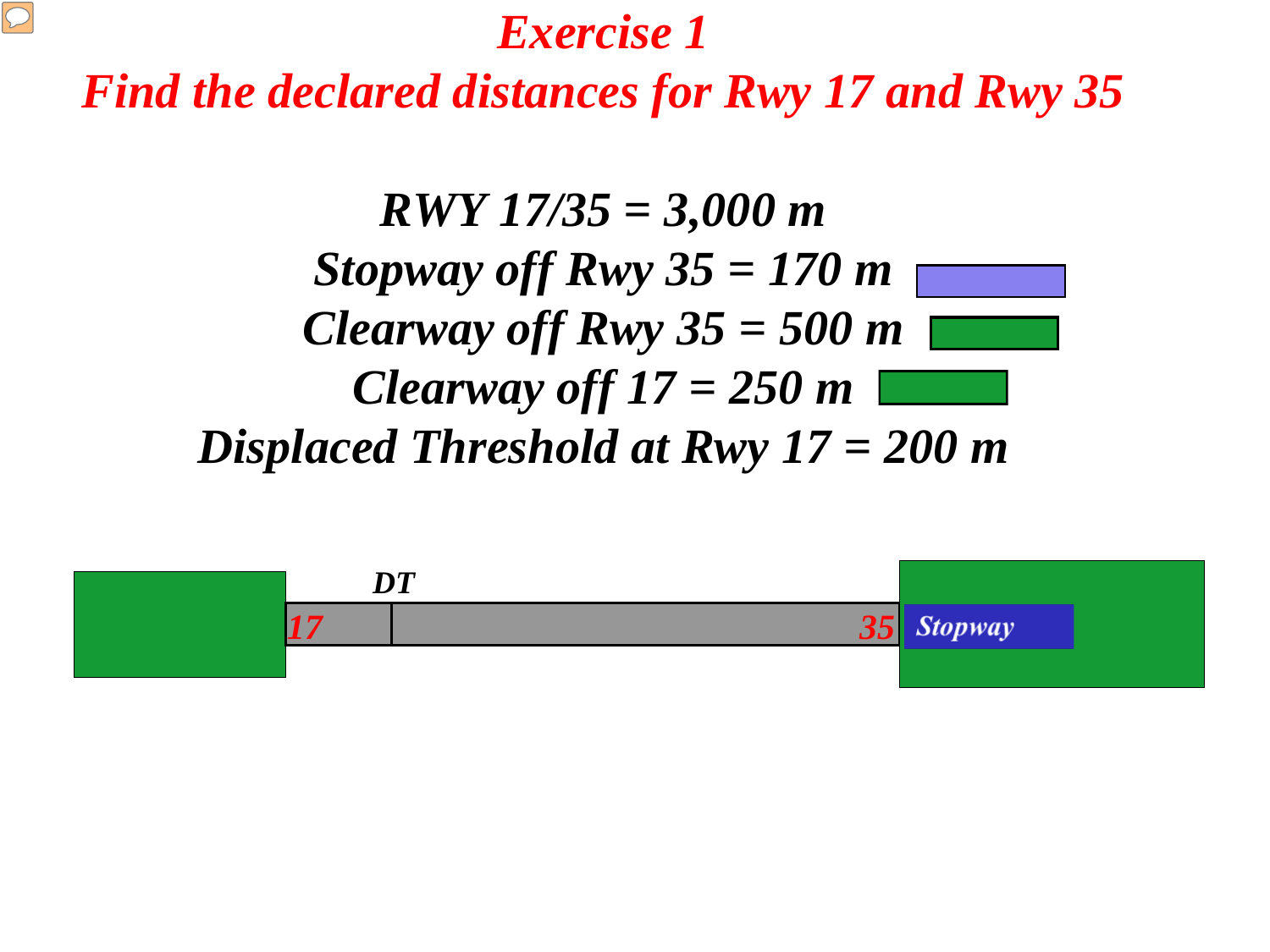*Figure A-1 Illustration of Declared Distances*

*Annex 14, Vol. I*



12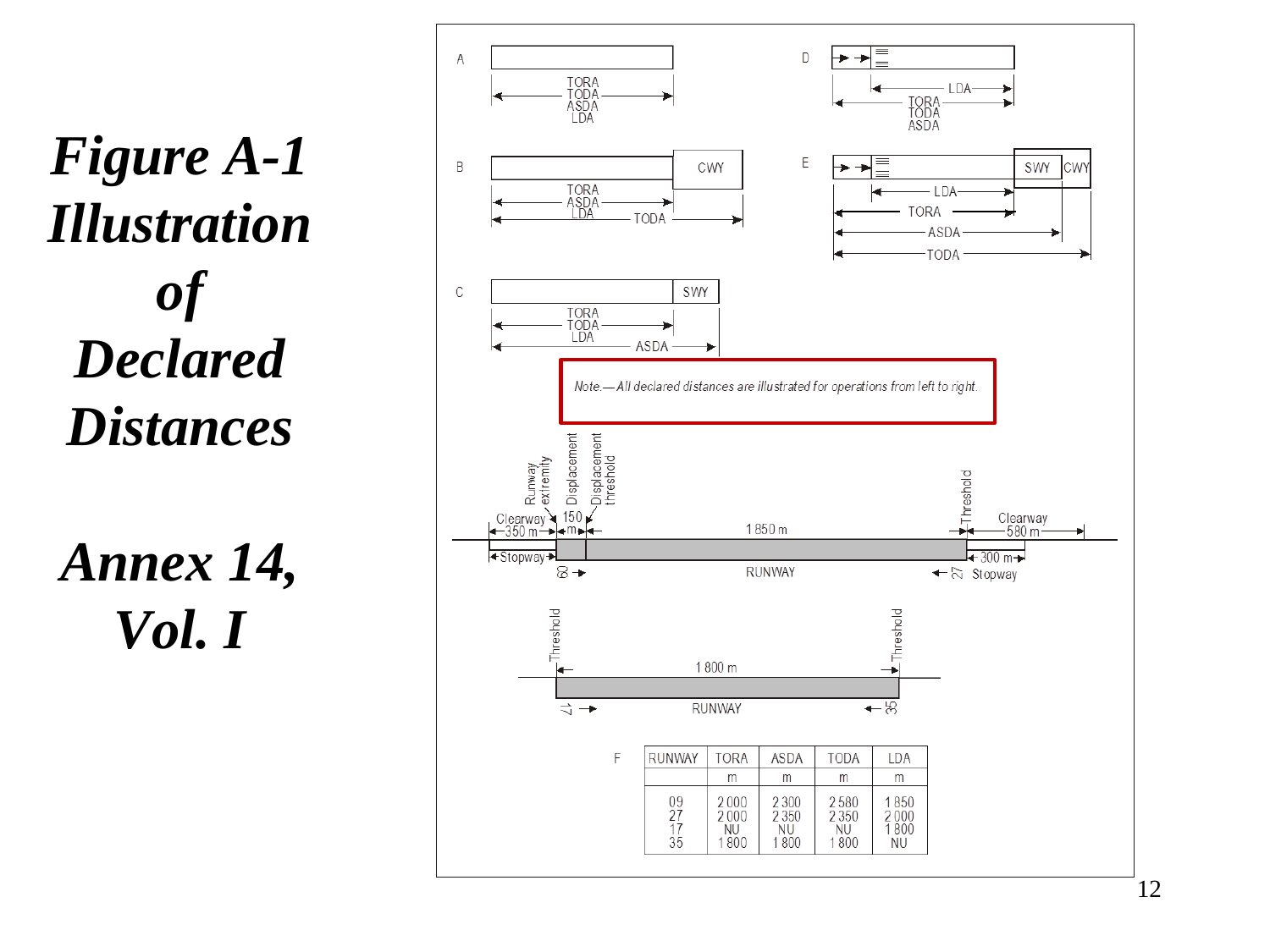### *Amendment to ANNEX 14, Volume I*

- *ICAO recognized the use of declared distance as one acceptable method to obtain Runway End Safety Areas (RESA)*
- *Benefits Compliance with:*  – *Standard RESA lengths* – *Recommended RESA lengths*
- *How ? Session EMAS Runway Excursion*